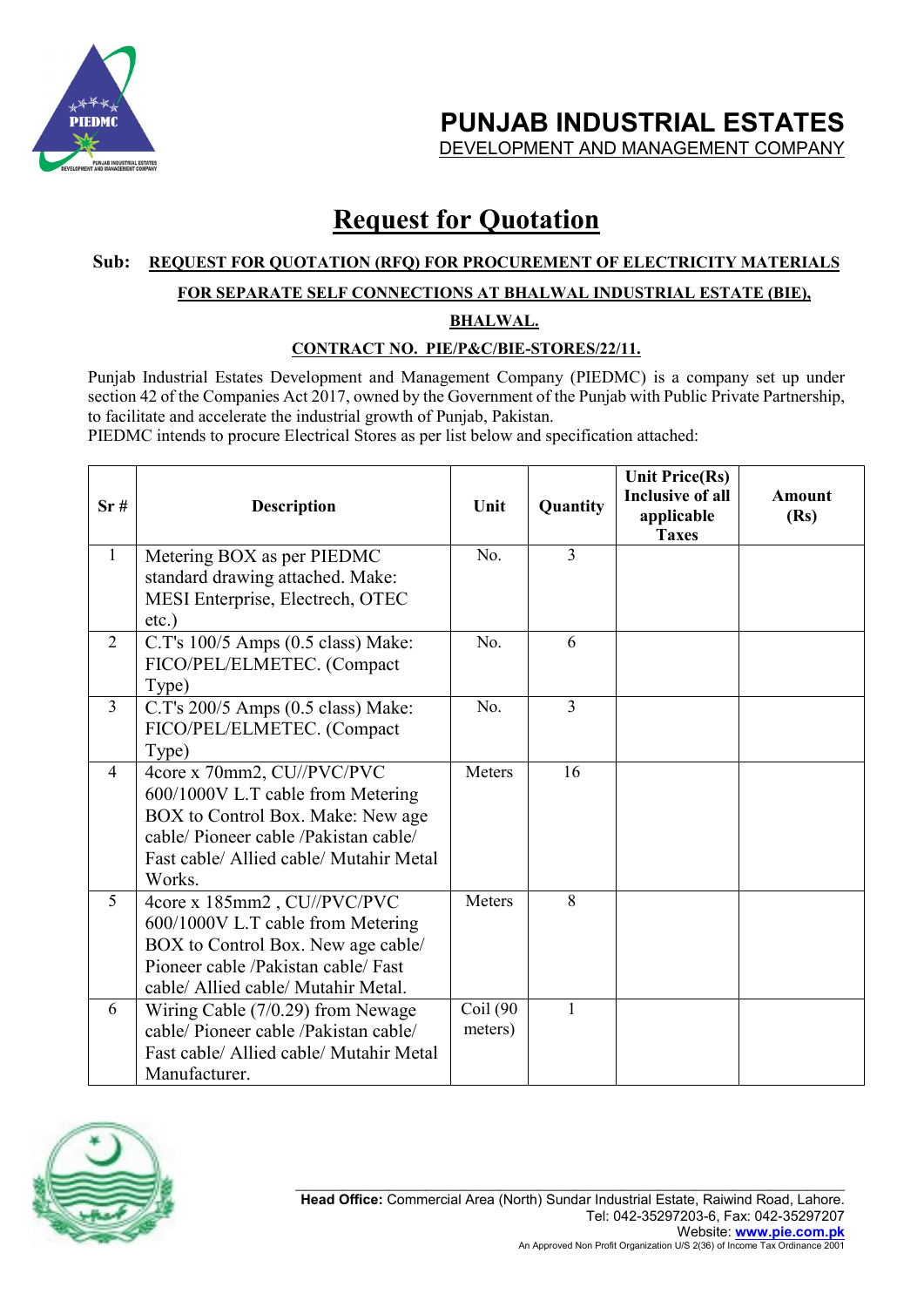

### **PUNJAB INDUSTRIAL ESTATES**

DEVELOPMENT AND MANAGEMENT COMPANY

|    | Wiring Cable $(3/0.29)$ from Newage            | Coil(90) |                |  |  |
|----|------------------------------------------------|----------|----------------|--|--|
|    | cable/Pioneer cable/Pakistan cable/            | meters)  |                |  |  |
|    | Fast cable/ Allied cable/ Mutahir Metal        |          |                |  |  |
|    | Manufacturer.                                  |          |                |  |  |
| 8  | Lugs suitable for 70 mm2 For L.T               | No.      | 16             |  |  |
|    | cable with shroud.                             |          |                |  |  |
| 9  | Lugs suitable for 185mm2 For L.T               | No.      | 8              |  |  |
|    | cable with shroud.                             |          |                |  |  |
| 10 | 4 Core x 185 mm <sup>2</sup> , L.T cable Brass | No.      | $\mathfrak{D}$ |  |  |
|    | Gland                                          |          |                |  |  |
| 11 | 4 Core x 70 mm <sup>2</sup> , L.T cable Brass  | No.      | 4              |  |  |
|    | Gland                                          |          |                |  |  |
|    |                                                |          |                |  |  |

Please follow the instructions /conditions given below:

- 1. Supplier must be registered with FBR for Income Tax / Sales Tax.
- 2. The quotation should be sealed accompanied bid security of Rs. 10,900/- in shape of Bank guarantee / Pay Order/ Demand Draft / CDR in Favor of PIEDMC. Bid Security will be released to the unsuccessful bidders after issuance of Purchase Order to Lowest evaluated responsive bidder and that of lowest evaluated responsive bidder on supply of all the tools / equipment.
- 3. All procurement will be carried out as per PPRA rules 2014(amended up to date) Single Stage One Envelop procedure and Purchase Order will be issued to the lowest evaluated responsive bidder.
- 4. The product offered must meet all of the specifications attached with this RFQ failing which quotation will stand non-responsive. Documentary evidence for the fulfillment of above specifications must be attached with the quotation
- 5. Your quotation must be valid for minimum 120 days from bid opening date.
- 6. Delivery Schedule should be attached with quotation and shall not more than Thirty (30) days from the date of issuance of Purchase Order.
- 7. The price should be inclusive of all taxes, G.S.T and other levies applicable under law of Pakistan.
- 8. Supply, at Site Office, Bhalwal Industrial Estate, Bhalwal is sole responsibility of supplier. Moreover, supply will be rejected if not received as per specification.
- 9. In case of delay in completion of works against given/decided schedule 0.5% of final bid /day will be charged as liquidity damage and maximum up to 10% of Purchase Order amount.
- 10. Payment shall be made to the supplier through cross cheque / Pay Order as per mode given below.
	- a) 95% on full delivery at site after acceptance note, Payment invoice will be submitted with documents i.e. Warranty Certificate, Inspection certificate, Certificate of origin, Acceptance Note.
	- b) 05% after completion of warranty period/minimum one year.



.